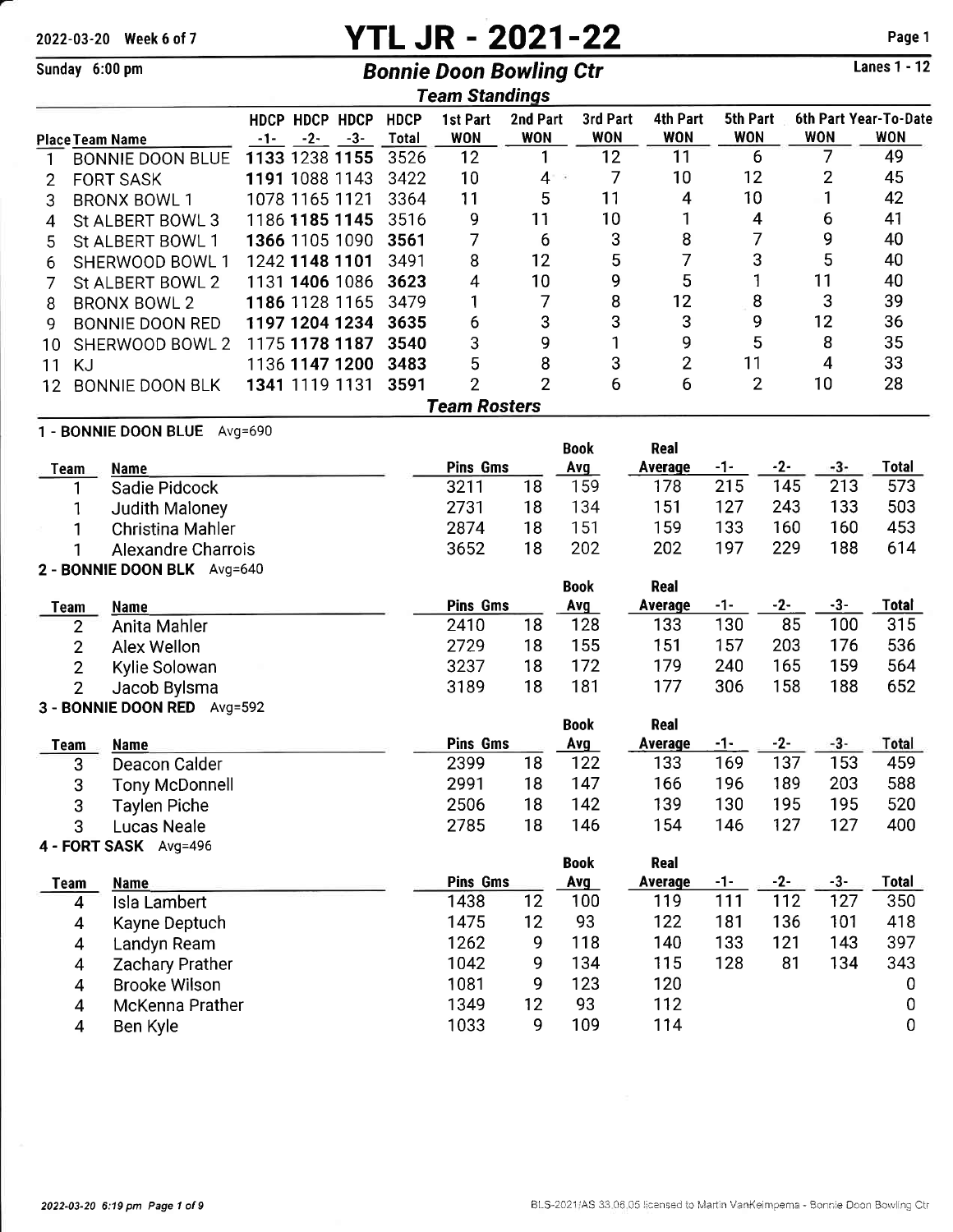|                 | 2022-03-20 Week 6 of 7                          | <b>YTL JR - 2021-22</b> |    |             |                       |            |              |       | Page 2       |
|-----------------|-------------------------------------------------|-------------------------|----|-------------|-----------------------|------------|--------------|-------|--------------|
| 5 - KJ Avg=545  |                                                 |                         |    |             |                       |            |              |       |              |
|                 |                                                 |                         |    | <b>Book</b> | Real                  |            |              |       |              |
| <b>Team</b>     | <b>Name</b>                                     | <b>Pins Gms</b>         |    | Avg         | Average               | -1-        | $-2-$        | $-3-$ | Total        |
| 5               | <b>Willow Hauk</b>                              | 2405                    | 18 | 122         | 133                   | 145        | 124          | 148   | 417          |
| 5               | <b>Brianna Lariviere</b>                        | 2771                    | 18 | 143         | 153                   | 134        | 159          | 131   | 424          |
| 5               | Daye-Lynne Cail                                 | 1485                    | 12 | 115         | 123                   | 114        | 131          | 199   | 444          |
| 5               | Nathaniel Martin                                | 795                     | 6  | 136         | 132                   | 150        | 140          | 129   | 419          |
| 5               | <b>Cornelius Mincone</b>                        | 1576                    | 12 | 128         | 131                   |            |              |       | 0            |
| 5               | Kaden Johnson                                   | 943                     | 6  | 143         | 157                   |            |              |       | $\mathbf 0$  |
|                 | 6 - SHERWOOD BOWL 1 Avg=710                     |                         |    |             |                       |            |              |       |              |
|                 |                                                 | <b>Pins Gms</b>         |    | <b>Book</b> | Real<br>Average       | -1-        | $-2-$        | -3-   | <b>Total</b> |
| <b>Team</b>     | <b>Name</b>                                     | 2625                    | 15 | Avg<br>168  | 175                   | 192        | 186          | 167   | 545          |
| 6               | Cheyenne Tilden                                 | 1962                    | 12 | 160         | 163                   | 178        | 126          | 119   | 423          |
| 6               | <b>Caleb Jenkins</b>                            | 3219                    | 18 | 168         | 178                   | 206        | 153          | 222   | 581          |
| 6               | <b>Madison Bolger</b>                           | 2916                    | 15 | 204         | 194                   | 226        | 243          | 153   | 622          |
| 6               | <b>JD Hyslop</b><br>7 - SHERWOOD BOWL 2 Avg=670 |                         |    |             |                       |            |              |       |              |
|                 |                                                 |                         |    | <b>Book</b> | <b>Real</b>           |            |              |       |              |
| <b>Team</b>     | <b>Name</b>                                     | <b>Pins Gms</b>         |    | Avg         | <b>Average</b>        | $-1-$      | $-2-$        | $-3-$ | <b>Total</b> |
| $\overline{7}$  | <b>Arwin Jenkins</b>                            | 2310                    | 15 | 145         | 154                   | 153        | 161          | 150   | 464          |
| 7               | Peyton Tilden                                   | 2562                    | 15 | 164         | 170                   | 187        | 177          | 165   | 529          |
| $\overline{7}$  | Lochlan Muir                                    | 2585                    | 15 | 157         | 172                   | 200        | 211          | 244   | 655          |
| $\overline{7}$  | Nickolas Draper                                 | 2621                    | 15 | 164         | 174                   | 153        | 147          | 146   | 446          |
| $\overline{7}$  | <b>Tanner Rodden</b>                            | 1051                    | 9  | 135         | 116                   |            |              |       | $\bf{0}$     |
| $\overline{7}$  | Rain Rodden                                     | 1938                    | 12 | 151         | 161                   |            |              |       | $\mathbf 0$  |
| 7               | Sierra Forrester                                | 465                     | 3  | 138         | 155                   |            |              |       | $\mathbf 0$  |
|                 | 8 - BRONX BOWL 1 Avg=532                        |                         |    |             |                       |            |              |       |              |
|                 |                                                 |                         |    | <b>Book</b> | Real                  |            |              |       |              |
| Team            | <b>Name</b>                                     | <b>Pins Gms</b>         |    | Avg         | Average               | $-1-$      | $-2-$        | $-3-$ | Total        |
| 8               | Ethan Rosborough                                | 2370                    | 18 | 110         | 131                   | 102        | 210          | 130   | 442          |
| 8               | Celine Kootenay                                 | 2009                    | 15 | 97          | 133                   | i119       | i119         | i119  | 357          |
| 8               | <b>River Cappo</b>                              | 1942                    | 15 | 116         | 129                   | i116       | i116         | i116  | 348          |
| 8               | <b>Paxton Louis</b>                             | 2509                    | 18 | 134         | 139                   | 140        | 119          | 155   | 414          |
|                 | 9 - BRONX BOWL 2 Avg=442                        |                         |    |             |                       |            |              |       |              |
|                 |                                                 |                         |    | <b>Book</b> | Real                  |            |              |       |              |
| <b>Team</b>     | <b>Name</b>                                     | Pins Gms                |    | Avg         | <b>Average</b>        | $-1-$      | $-2-$        | $-3-$ | Total        |
| 9               | Nolan Porter                                    | 1518                    | 12 | 88          | 126                   | 217        | 110          | 100   | 427          |
| 9               | Zackery Watkiss                                 | 1655                    | 15 | 100         | 110                   | 82         | 117          | 127   | 326          |
| 9               | <b>Brady Mader</b>                              | 1823                    | 18 | 84          | 101                   | 83         | 97           | 133   | 313          |
| 9               | Oksana Baerg                                    | 1897                    | 18 | 95          | 105                   | 115        | 115          | 116   | 346          |
| 9               | Dean Walker                                     | 626                     | 6  | 111         | 104                   |            |              |       | 0            |
|                 | 10 - St ALBERT BOWL 1<br>Avg=661                |                         |    |             |                       |            |              |       |              |
|                 |                                                 | Pins Gms                |    | <b>Book</b> | Real                  |            |              | $-3-$ | <b>Total</b> |
| <b>Team</b>     | Name<br>Tidus Garritano                         | 2937                    | 18 | Avg<br>155  | <b>Average</b><br>163 | -1-<br>132 | $-2-$<br>169 | 140   | 441          |
| 10 <sub>1</sub> |                                                 | 3197                    | 18 | 164         | 177                   | 380        | 168          | 143   | 691          |
| 10              | Domenic Angotti-Cargill                         | 2956                    | 18 | 148         | 164                   | 206        | 160          | 165   | 531          |
| 10              | Grayson Kilmury                                 |                         | 18 | 154         | 157                   | 158        | 118          | 152   |              |
| 10              | Parker Allen                                    | 2838                    |    |             |                       |            |              |       | 428          |
|                 | 11 - St ALBERT BOWL 2 Avg=582                   |                         |    | <b>Book</b> | Real                  |            |              |       |              |
| <b>Team</b>     | Name                                            | <b>Pins Gms</b>         |    | Avg         | Average               | $-1-$      | $-2-$        | $-3-$ | <b>Total</b> |
| 11              | <b>Ben Wirth</b>                                | 1917                    | 18 | 98          | 106                   | 74         | 115          | 84    | 273          |
| 11              | Olivia Labonte                                  | 2331                    | 15 | 141         | 155                   | 170        | 216          | 161   | 547          |
| 11              | River Kidd                                      | 2480                    | 18 | 121         | 137                   | 130        | 213          | 112   | 455          |
| 11              | Milan Murphy                                    | 671                     | 3  | 184         | 223                   | 198        | 303          | 170   | 671          |

Milan Murphy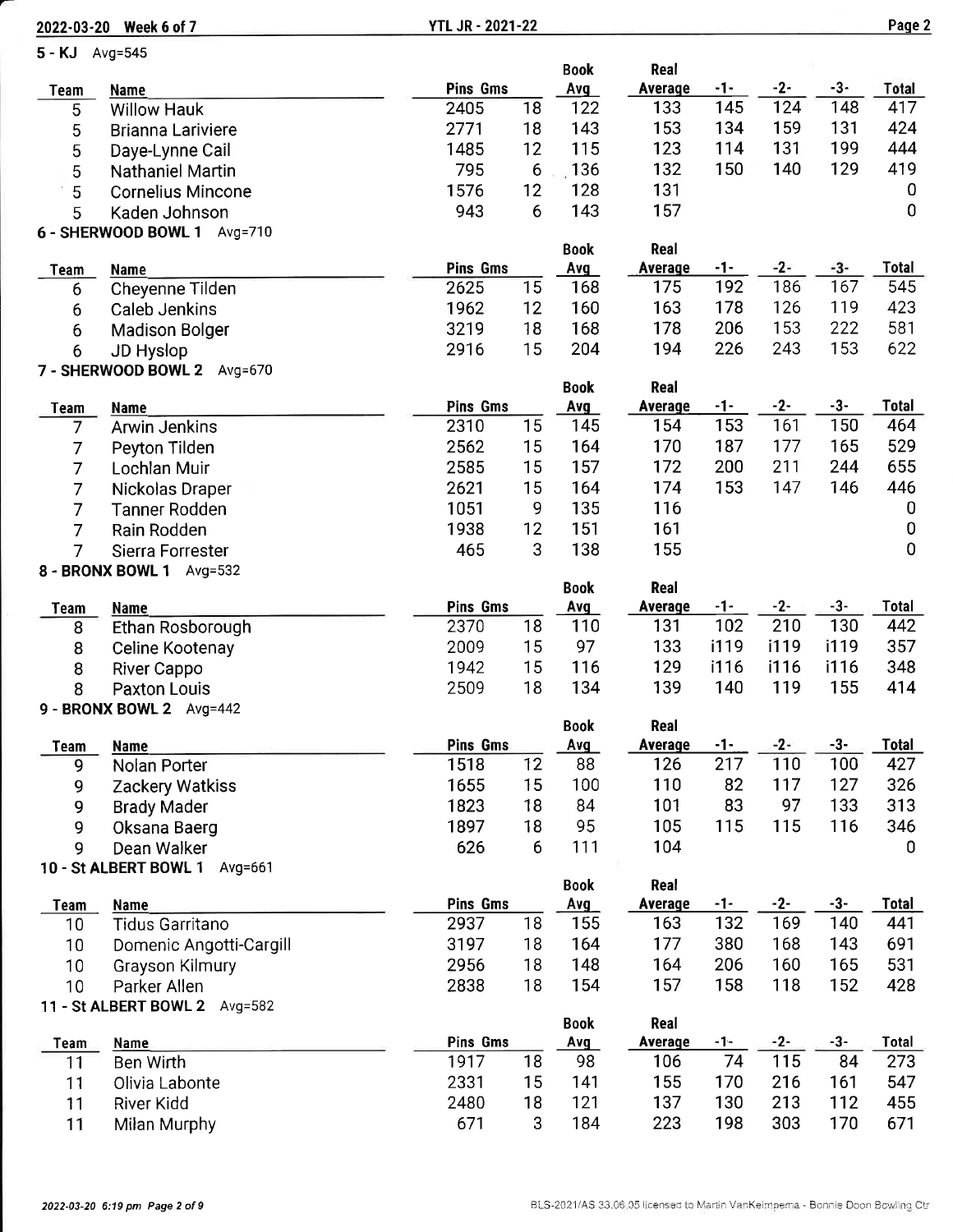| 2022-03-20 | Week 6 of 7                      | <b>YTL JR - 2021-22</b> |    |             |         |       |     |     | Page 3 |
|------------|----------------------------------|-------------------------|----|-------------|---------|-------|-----|-----|--------|
|            | 12 - St ALBERT BOWL 3<br>Avg=614 |                         |    | <b>Book</b> | Real    |       |     |     |        |
| Team       | Name                             | Pins Gms                |    | Avq         | Average | $-1-$ | -2- | -3- | Total  |
| 12         | Freedom Hawryluk                 | 2358                    | 18 | 128         | 131     | 101   | 174 |     | 392    |
| 12         | Sofia Carlson                    | 2094                    | 15 | 134         | 139     | 151   | 126 | 128 | 405    |
| 12         | Sylar Garritano                  | 3081                    | 18 | 148         | 171     | 196   | 173 | 185 | 554    |
| 12         | Connor Allen                     | 3117                    | 18 | 161         | 173     | 207   | 181 | 184 | 572    |

ò.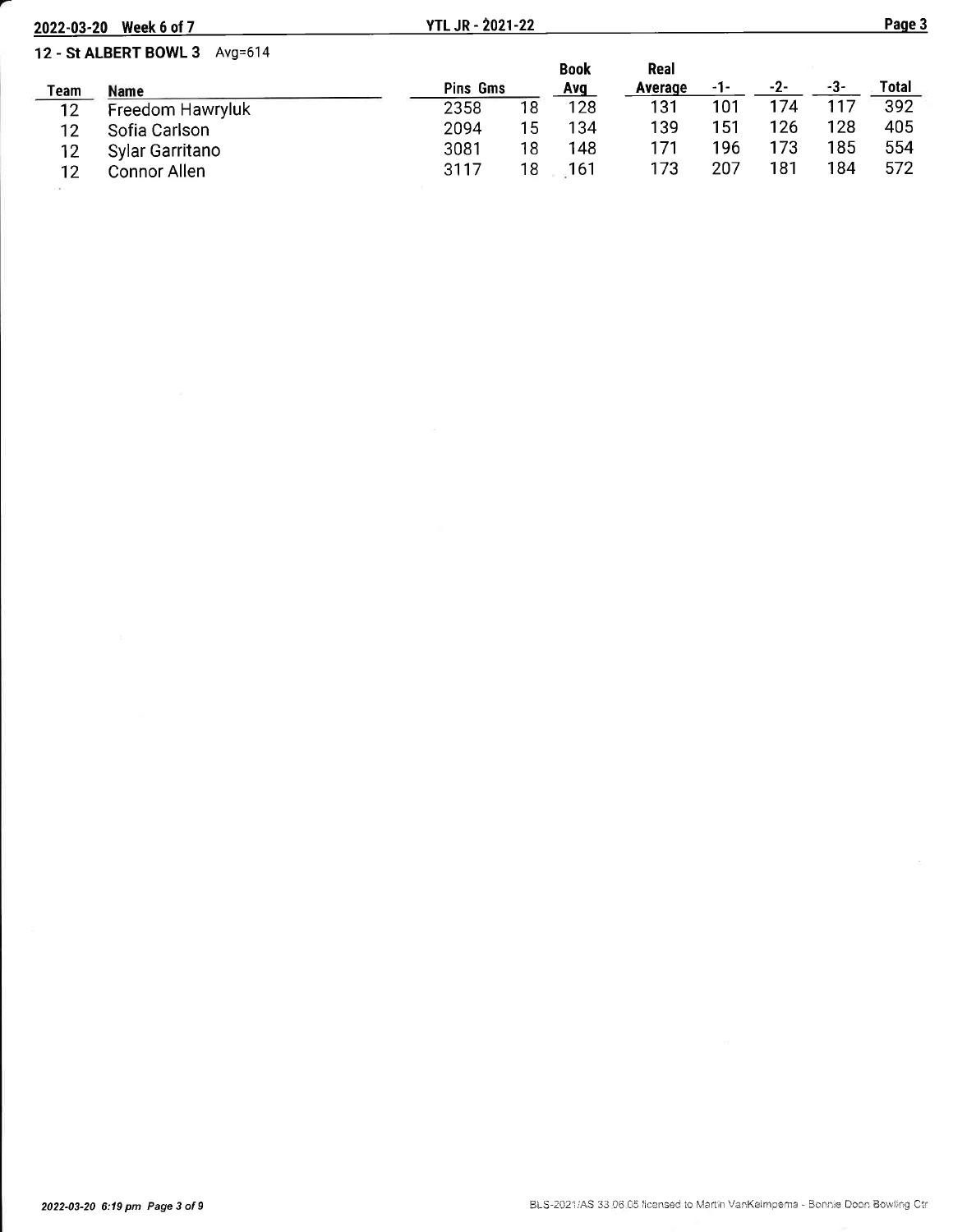2022-03-20 Week 6 of 7 YTL JR - 2021-22 Paqe 4

|             |                                 | <b>Season High Scores</b> |                                 |                        |
|-------------|---------------------------------|---------------------------|---------------------------------|------------------------|
|             | <b>Team Handicap Game</b>       |                           | <b>Team Handicap Series</b>     |                        |
|             | St ALBERT BOWL 2<br>1406        |                           | 3752<br><b>BRONX BOWL 2</b>     |                        |
|             | 1366<br><b>BONNIE DOON BLUE</b> |                           | 3741<br><b>BONNIE DOON BLUE</b> |                        |
|             | St ALBERT BOWL 1<br>1366        |                           | 3697<br><b>FORT SASK</b>        |                        |
|             | <b>BONNIE DOON BLK</b><br>1341  |                           | <b>KJ</b><br>3658               |                        |
|             | St ALBERT BOWL 3<br>1313        |                           | 3635<br><b>BONNIE DOON RED</b>  |                        |
|             | 1280<br><b>KJ</b>               |                           | 3624<br>SHERWOOD BOWL 1         |                        |
|             | <b>FORT SASK</b><br>1270        |                           | 3623<br>St ALBERT BOWL 2        |                        |
|             | 1267<br><b>BRONX BOWL 2</b>     |                           | 3617<br><b>BRONX BOWL 1</b>     |                        |
|             | 1249<br><b>BONNIE DOON RED</b>  |                           | 3597<br>St ALBERT BOWL 3        |                        |
|             | 1248<br><b>BRONX BOWL 1</b>     |                           | 3591<br><b>BONNIE DOON BLK</b>  |                        |
|             | <b>Scratch Game</b>             | <b>Scratch Series</b>     | <b>Handicap Game</b>            | <b>Handicap Series</b> |
| <b>Boys</b> | 380 Domenic Angotti-C           | 727 Alexandre Charrois    | 499 Domenic Angotti-C           | 1048 Domenic Angotti-  |
|             | 331 Alexandre Charrois          | 691 Domenic Angotti-C     | 430 Alexandre Charrois          | 1033 Lochlan Muir      |
|             | 306 Jacob Bylsma                | 655 Lochlan Muir          | 423 Jacob Bylsma                | 1024 Alexandre Charroi |
|             | 265 Grayson Kilmury             | 652 Jacob Bylsma          | 403 Grayson Kilmury             | 1012 Brady Mader       |
|             | 258 Sylar Garritano             | 622 JD Hyslop             | 394 Sylar Garritano             | 1003 Jacob Bylsma      |
|             | 258 Lochlan Muir                | 588 Tony McDonnell        | 390 Lochlan Muir                | 1001 Nolan Porter      |
|             | 243 JD Hyslop                   | 581 Connor Allen          | 378 Nolan Porter                | 981<br>Sylar Garritano |
|             | 240 Connor Allen                | 573 Sylar Garritano       | 364 Ethan Rosborough            | 973 Taylen Piche       |
|             | 238 Caleb Jenkins               | 572 Nickolas Draper       | 364 Caleb Jenkins               | 966 Tony McDonnell     |
|             | 236 Nickolas Draper             | 549 Tidus Garritano       | 362 Connor Allen                | 960 Landyn Ream        |
| Girls       | 243 Judith Maloney              | 622 Peyton Tilden         | 379 Judith Maloney              | 1017 Brianna Lariviere |
|             | 241 Sadie Pidcock               | 600 Brianna Lariviere     | 377 Sadie Pidcock               | 1000 Isla Lambert      |
|             | 240 Kylie Solowan               | 593 Kylie Solowan         | 365 Brianna Lariviere           | 985 Peyton Tilden      |
|             | 234 Madison Bolger              | 585 Madison Bolger        | 365 Daye-Lynne Cail             | 980 Arwin Jenkins      |
|             | 228 Brianna Lariviere           | 582 Sadie Pidcock         | 361 River Kidd                  | 966 Rain Rodden        |
|             | 219 Cheyenne Tilden             | 564 Rain Rodden           | 359 Isla Lambert                | 965 Willow Hauk        |
|             | 219 Peyton Tilden               | 563 Arwin Jenkins         | 358 Sofia Carlson               | 960 Sadie Pidcock      |
|             | 216 Olivia Labonte              | 557 Cheyenne Tilden       | 354 Anita Mahler                | 956 Kylie Solowan      |
|             | 213 River Kidd                  | 547 Olivia Labonte        | 354 Willow Hauk                 | 955 Olivia Labonte     |
|             | 208 Rain Rodden                 | 519 Christina Mahler      | 352 Olivia Labonte              | 950 Anita Mahler       |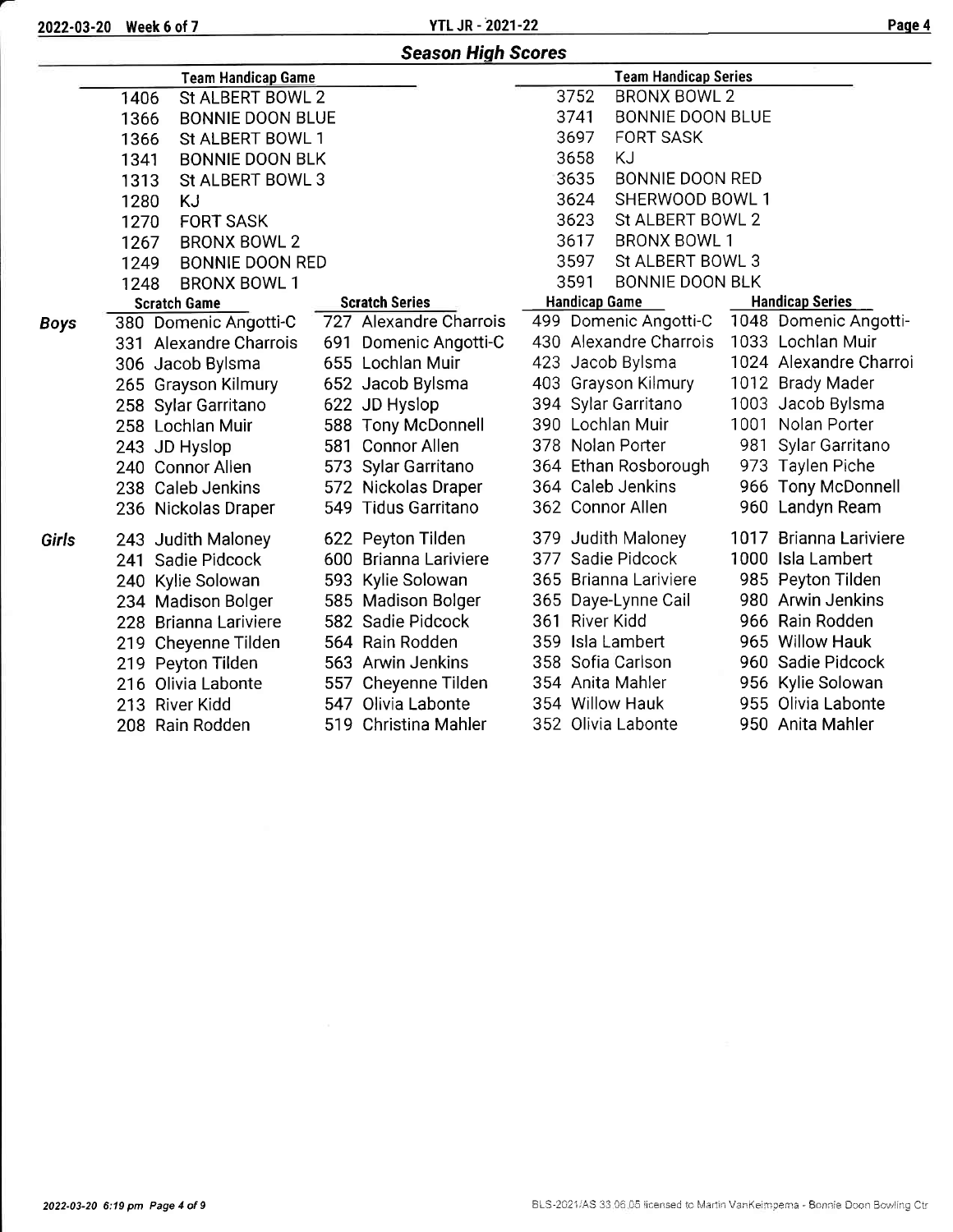2022-03-20 Week 6 of 7

YTL JR - 2021-22

|--|--|--|

-

|             |                                                                 | <b>Last Week's Top Scores</b> |                                                                     |     |                        |
|-------------|-----------------------------------------------------------------|-------------------------------|---------------------------------------------------------------------|-----|------------------------|
|             | <b>Team Handicap Game</b>                                       |                               | <b>Team Handicap Series</b>                                         |     |                        |
|             | 1406<br>St ALBERT BOWL 2                                        |                               | 3635<br><b>BONNIE DOON RED</b>                                      |     |                        |
|             | St ALBERT BOWL 1<br>1366                                        |                               | 3623<br>St ALBERT BOWL 2                                            |     |                        |
|             | <b>BONNIE DOON BLK</b><br>1341                                  |                               | 3591<br><b>BONNIE DOON BLK</b>                                      |     |                        |
|             | SHERWOOD BOWL 1<br>1242                                         |                               | 3561<br>St ALBERT BOWL 1                                            |     |                        |
|             | 1238<br><b>BONNIE DOON BLUE</b>                                 |                               | 3540<br>SHERWOOD BOWL 2                                             |     |                        |
|             | 1234<br><b>BONNIE DOON RED</b>                                  |                               | 3526<br>BONNIE DOON BLUE                                            |     |                        |
|             | 1200<br>KJ                                                      |                               | 3516<br>St ALBERT BOWL 3                                            |     |                        |
|             | <b>FORT SASK</b><br>1191                                        |                               | 3491<br>SHERWOOD BOWL 1                                             |     |                        |
|             | SHERWOOD BOWL 2                                                 |                               | 3483<br><b>KJ</b>                                                   |     |                        |
|             | 1187                                                            |                               | <b>BRONX BOWL 2</b><br>3479                                         |     |                        |
|             | <b>BRONX BOWL 2</b><br>1186                                     |                               |                                                                     |     |                        |
|             | St ALBERT BOWL 3<br>1186                                        |                               |                                                                     |     |                        |
|             | <b>Scratch Game</b>                                             | <b>Scratch Series</b>         | <b>Handicap Game</b>                                                |     | <b>Handicap Series</b> |
| <b>Boys</b> | 380 Domenic Angotti-C                                           | 691 Domenic Angotti-C         | 499 Domenic Angotti-C                                               |     | 1048 Domenic Angotti-  |
|             | 306 Jacob Bylsma                                                | 671 Milan Murphy              | 423 Jacob Bylsma                                                    |     | 1033 Lochlan Muir      |
|             | 303 Milan Murphy                                                | 655 Lochlan Muir              | 407 Milan Murphy                                                    |     | 1003 Jacob Bylsma      |
|             | 244 Lochlan Muir                                                | 652 Jacob Bylsma              | 378 Nolan Porter                                                    |     | 983 Milan Murphy       |
|             | 243 JD Hyslop                                                   | 622 JD Hyslop                 | 370 Lochlan Muir                                                    |     | 973 Taylen Piche       |
|             | 229 Alexandre Charrois                                          | 614 Alexandre Charrois        | 364 Ethan Rosborough                                                |     | 966 Tony McDonnell     |
|             | 217 Nolan Porter                                                | 588 Tony McDonnell            | 346 Taylen Piche                                                    |     | 950 Alex Wellon        |
|             | 210 Ethan Rosborough                                            | 572 Connor Allen              | 345 Kayne Deptuch                                                   |     | 923 Connor Allen       |
|             | 207 Connor Allen                                                | 554 Sylar Garritano           | 341 JD Hyslop                                                       |     | 918 Deacon Calder      |
|             | 206 Grayson Kilmury                                             | 536 Alex Wellon               | 341 Alex Wellon                                                     |     | 916 JD Hyslop          |
|             | 203 Alex Wellon                                                 | 531 Grayson Kilmury           | 331 Grayson Kilmury                                                 |     | 910 Kayne Deptuch      |
|             | 203 Tony McDonnell                                              | 520 Taylen Piche              | 329 Tony McDonnell                                                  |     | 910 Nolan Porter       |
|             | 196 Sylar Garritano                                             | 459 Deacon Calder             | 326 Freedom Hawryluk                                                |     | 908 Sylar Garritano    |
|             | 195 Taylen Piche                                                | 446 Nickolas Draper           | 324 Connor Allen                                                    |     | 906 Grayson Kilmury    |
|             | 181 Kayne Deptuch                                               | 442 Ethan Rosborough          | 322 Deacon Calder                                                   |     | 904 Ethan Rosborough   |
|             | 178 Caleb Jenkins                                               | 441 Tidus Garritano           | 317 Alexandre Charrois                                              |     | 886 Landyn Ream        |
|             | 174 Freedom Hawryluk                                            | 428 Parker Allen              | 314 Sylar Garritano                                                 |     | 878 Alexandre Charroi  |
|             | 169 Tidus Garritano                                             | 427 Nolan Porter              | 313 Brady Mader                                                     |     | 860 Nathaniel Martin   |
|             | 169 Deacon Calder                                               | 423 Caleb Jenkins             | 306 Landyn Ream                                                     |     | 853 Brady Mader        |
|             | 158 Parker Allen                                                | 419 Nathaniel Martin          | 299 Paxton Louis                                                    |     | 848 Freedom Hawrylu    |
| Girls       | 243 Judith Maloney                                              | 581 Madison Bolger            | 379 Judith Maloney                                                  |     | 955 Olivia Labonte     |
|             | 240 Kylie Solowan                                               | 573 Sadie Pidcock             | 365 Daye-Lynne Cail                                                 |     | 942 Daye-Lynne Cail    |
|             | 222 Madison Bolger                                              | 564 Kylie Solowan             | 361 River Kidd                                                      |     | 917 Madison Bolger     |
|             | 216 Olivia Labonte                                              | 547 Olivia Labonte            | 352 Olivia Labonte                                                  |     | 911 Judith Maloney     |
|             | 215 Sadie Pidcock                                               | 545 Cheyenne Tilden           | 349 Kylie Solowan                                                   |     | 909 Sadie Pidcock      |
|             | 213 River Kidd                                                  | 529 Peyton Tilden             | 334 Madison Bolger                                                  | 899 | River Kidd             |
|             | 199 Daye-Lynne Cail                                             | 503 Judith Maloney            | 327 Sadie Pidcock                                                   |     | 891 Kylie Solowan      |
|             | 192 Cheyenne Tilden                                             | 464 Arwin Jenkins             | 306 Cheyenne Tilden                                                 |     | 887 Cheyenne Tilden    |
|             | 187 Peyton Tilden                                               | 455 River Kidd                | 304 Peyton Tilden                                                   |     | 880 Peyton Tilden      |
|             | 161 Arwin Jenkins                                               | 453 Christina Mahler          | 299 Willow Hauk                                                     |     | 877 Oksana Baerg       |
|             | 160 Christina Mahler                                            | 444 Daye-Lynne Cail           | 295 Sofia Carlson                                                   |     | 870 Willow Hauk        |
|             | <b>Brianna Lariviere</b><br>159                                 | 424 Brianna Lariviere         | 293 Oksana Baerg                                                    |     | 860 Arwin Jenkins      |
|             | 151 Sofia Carlson                                               | 417 Willow Hauk               | 293 Arwin Jenkins                                                   |     | 837 Sofia Carlson      |
|             | 148 Willow Hauk                                                 | 405 Sofia Carlson             | 289 Isla Lambert                                                    |     | 836 Isla Lambert       |
|             | 130 Anita Mahler                                                | 350 Isla Lambert              | 288 Brianna Lariviere                                               |     | 828 Christina Mahler   |
|             | 127 Isla Lambert                                                | 346 Oksana Baerg              | 285 Christina Mahler                                                |     | 811 Brianna Lariviere  |
|             | 116 Oksana Baerg                                                | 315 Anita Mahler              | 274 Anita Mahler                                                    |     | 747 Anita Mahler       |
|             |                                                                 |                               |                                                                     |     |                        |
|             | <b>Weekly Game Over Average</b><br><b>Game - Avg=Difference</b> |                               | <b>Weekly Series over Average</b><br><b>Series - Avg=Difference</b> |     |                        |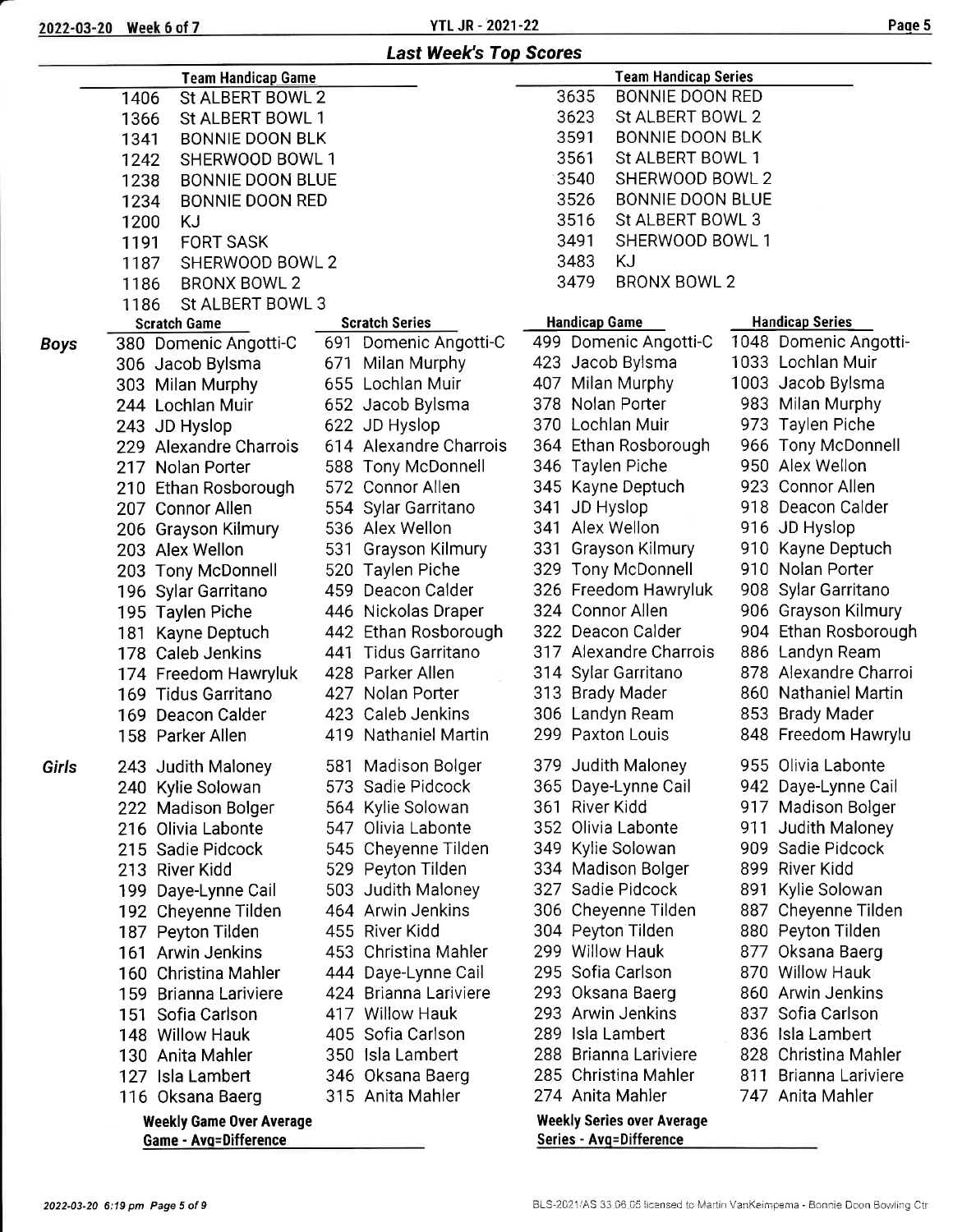| 2022-03-20 Week 6 of 7 |  |  |  |  |  |  |
|------------------------|--|--|--|--|--|--|
|------------------------|--|--|--|--|--|--|

|--|--|

|              | <b>Weekly Game Over Average</b><br>Game - Avg=Difference |                         | <b>Weekly Series over Average</b><br>Series - Avg=Difference |                           |
|--------------|----------------------------------------------------------|-------------------------|--------------------------------------------------------------|---------------------------|
| <b>Boys</b>  | $380 - 167 = 213$                                        | Domenic Angotti-Cargill | 691 - 501=190                                                | Domenic Angotti-Cargill   |
|              | $306 - 169 = 137$                                        | Jacob Bylsma            | 655 - 480 = 175                                              | Lochlan Muir              |
|              | $303 - 184 = 119$                                        | Milan Murphy            | $652 - 507 = 145$                                            | Jacob Bylsma              |
|              | 217 - 121=96                                             | Nolan Porter            | 520 - 396=124                                                | <b>Taylen Piche</b>       |
|              | 244 - 160=84                                             | Lochlan Muir            | 671 - 552=119                                                | Milan Murphy              |
|              | 210 - 128 = 82                                           | Ethan Rosborough        | $588 - 480 = 108$                                            | <b>Tony McDonnell</b>     |
|              | 181 - 117=64                                             | Kayne Deptuch           | $536 - 438 = 98$                                             | Alex Wellon               |
|              | 195 - 132 = 63                                           | <b>Taylen Piche</b>     | 459 - 387 = 72                                               | Deacon Calder             |
|              | $203 - 146 = 57$                                         | Alex Wellon             | $418 - 351 = 67$                                             | Kayne Deptuch             |
|              | 243 - 191=52                                             | JD Hyslop               | $572 - 507 = 65$                                             | <b>Connor Allen</b>       |
|              | $206 - 161 = 45$                                         | Grayson Kilmury         | 427 - 363=64                                                 | Nolan Porter              |
|              | 203 - 160=43                                             | <b>Tony McDonnell</b>   | 442 - 384 = 58                                               | Ethan Rosborough          |
|              | $174 - 131 = 43$                                         | Freedom Hawryluk        | $554 - 504 = 50$                                             | Sylar Garritano           |
|              | 169 - 129=40                                             | Deacon Calder           | $622 - 573 = 49$                                             | JD Hyslop                 |
|              | 207 - 169=38                                             | Connor Allen            | $531 - 483 = 48$                                             | <b>Grayson Kilmury</b>    |
|              | 133 - 100=33                                             | <b>Brady Mader</b>      | $397 - 354 = 43$                                             | Landyn Ream               |
|              | 196 - 168 = 28                                           | Sylar Garritano         | $313 - 300 = 13$                                             | <b>Brady Mader</b>        |
|              | 229 - 202=27                                             | Alexandre Charrois      | 419 - 408=11                                                 | <b>Nathaniel Martin</b>   |
|              | 143 - 118 = 25                                           | Landyn Ream             | $614 - 606 = 8$                                              | <b>Alexandre Charrois</b> |
|              | 127 - 110 = 17                                           | Zackery Watkiss         | $392 - 393 = -1$                                             | Freedom Hawryluk          |
|              | $155 - 139 = 16$                                         | Paxton Louis            | $414 - 417 = -3$                                             | <b>Paxton Louis</b>       |
|              | 150 - 136=14                                             | Nathaniel Martin        | $326 - 330 = -4$                                             | Zackery Watkiss           |
|              | $178 - 171 = 7$                                          | Caleb Jenkins           | $428 - 480 = -52$                                            | Parker Allen              |
|              | $115 - 109 = 6$                                          | Ben Wirth               | $273 - 327 = -54$                                            | <b>Ben Wirth</b>          |
|              | $169 - 166 = 3$                                          | Tidus Garritano         | 441 - 498 = - 57                                             | <b>Tidus Garritano</b>    |
|              | $134 - 134 = 0$                                          | Zachary Prather         | $343 - 402 = -59$                                            | <b>Zachary Prather</b>    |
|              | $158 - 160 = -2$                                         | Parker Allen            | $400 - 477 = -77$                                            | <b>Lucas Neale</b>        |
|              | $146 - 159 = -13$                                        | Lucas Neale             | $423 - 513 = -90$                                            | <b>Caleb Jenkins</b>      |
|              | $153 - 181 = -28$                                        | Nickolas Draper         | $446 - 543 = -97$                                            | Nickolas Draper           |
| <b>Girls</b> | 243 - 148 = 95                                           | Judith Maloney          | 547 - 444=103                                                | Olivia Labonte            |
|              | 199 - 115=84                                             | Daye-Lynne Cail         | 444 - 345 = 99                                               | Daye-Lynne Cail           |
|              | $213 - 135 = 78$                                         | River Kidd              | $503 - 444 = 59$                                             | Judith Maloney            |
|              | $216 - 148 = 68$                                         | Olivia Labonte          | $581 - 525 = 56$                                             | <b>Madison Bolger</b>     |
|              | 240 - 178 = 62                                           | Kylie Solowan           | 455 - 405 = 50                                               | River Kidd                |
|              | $222 - 175 = 47$                                         | <b>Madison Bolger</b>   | $573 - 525 = 48$                                             | Sadie Pidcock             |
|              | $215 - 175 = 40$                                         | Sadie Pidcock           | 346 - 309 = 37                                               | Oksana Baerg              |
|              | 192 - 173=19                                             | Cheyenne Tilden         | $564 - 534 = 30$                                             | Kylie Solowan             |
|              | 187 - 169 = 18                                           | Peyton Tilden           | $545 - 519 = 26$                                             | Cheyenne Tilden           |
|              | 148 - 132=16                                             | <b>Willow Hauk</b>      | $529 - 507 = 22$                                             | Peyton Tilden             |
|              | 116 - 103=13                                             | Oksana Baerg            | 417 - 396 = 21                                               | <b>Willow Hauk</b>        |
|              | $151 - 140 = 11$                                         | Sofia Carlson           | $464 - 459 = 5$                                              | <b>Arwin Jenkins</b>      |
|              | $161 - 153 = 8$                                          | Arwin Jenkins           | $350 - 360 = -10$                                            | Isla Lambert              |
|              | $127 - 120 = 7$                                          | Isla Lambert            | $405 - 420 = -15$                                            | Sofia Carlson             |
|              | $159 - 156 = 3$                                          | Brianna Lariviere       | $453 - 483 = -30$                                            | <b>Christina Mahler</b>   |
|              | $160 - 161 = -1$                                         | Christina Mahler        | 424 - 468 = - 44                                             | Brianna Lariviere         |
|              | $130 - 139 = -9$                                         | Anita Mahler            | $315 - 417 = -102$                                           | Anita Mahler              |
|              |                                                          |                         |                                                              |                           |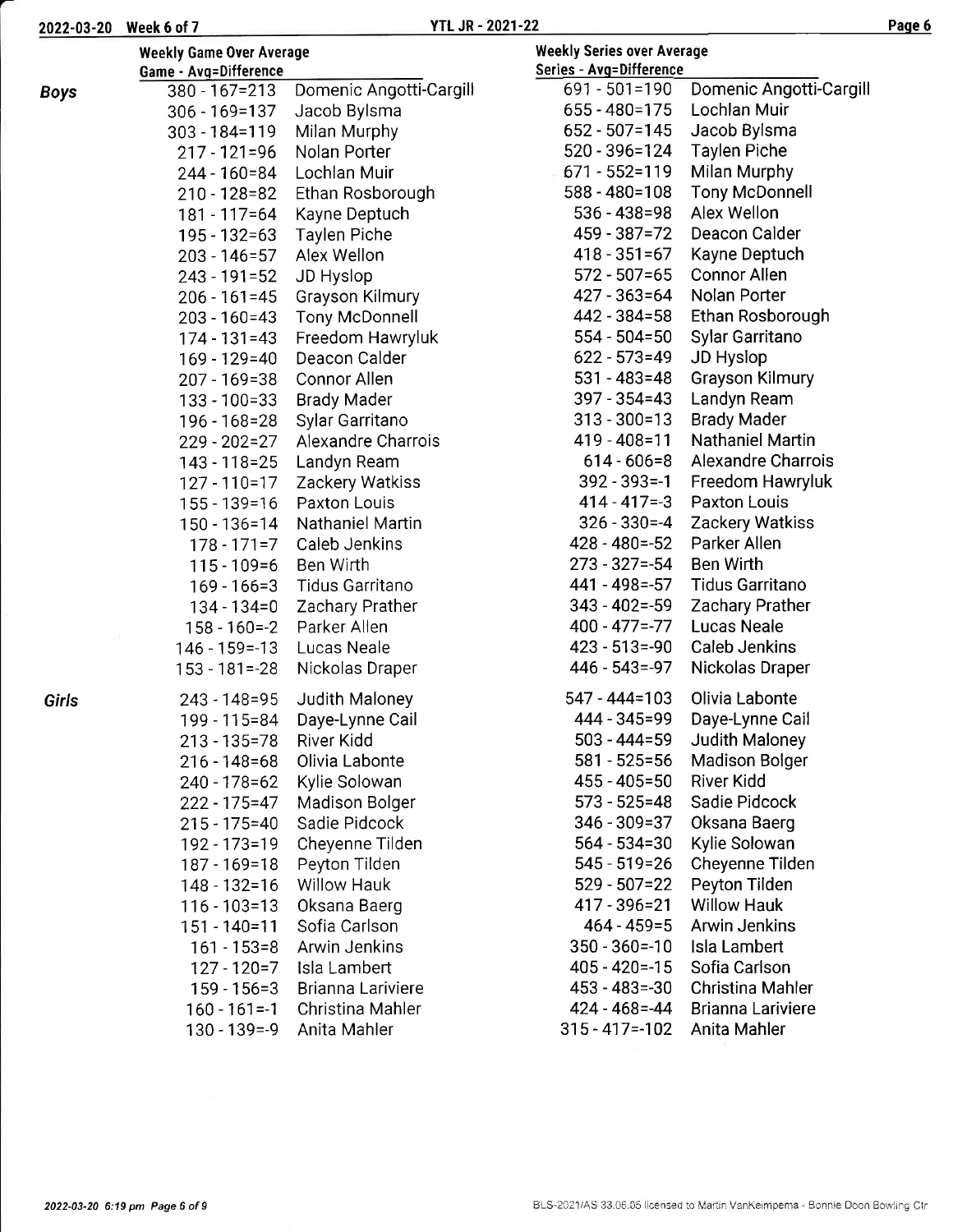2022-03-20 Week 6 of 7 YTL JR - 2021-22 Paqe <sup>8</sup>

# Average List of Regular Team Members

## $Eff$  Boys

|                         |                           |      | Year-To-Date |                  |
|-------------------------|---------------------------|------|--------------|------------------|
| <b>Team Name</b>        | Name                      | Pins |              | Gms Avg          |
| St ALBERT BOWL 2        | Milan Murphy              | 671  | 3            | 223N9            |
| <b>BONNIE DOON BLUE</b> | <b>Alexandre Charrois</b> | 3652 | 18           | 202 /            |
| SHERWOOD BOWL 1         | JD Hyslop                 | 2916 | 15           | 1942             |
| St ALBERT BOWL 1        | Domenic Angotti-Cargill   | 3197 | 18           | 1773             |
| <b>BONNIE DOON BLK</b>  | Jacob Bylsma              | 3189 | 18           | 1774             |
| SHERWOOD BOWL 2         | Nickolas Draper           | 2621 | 15           | 1745             |
| St ALBERT BOWL 3        | <b>Connor Allen</b>       | 3117 | 18           | 173              |
| SHERWOOD BOWL 2         | Lochlan Muir              | 2585 | 15           | 172              |
| St ALBERT BOWL 3        | Sylar Garritano           | 3081 | 18           | 171              |
| <b>BONNIE DOON RED</b>  | <b>Tony McDonnell</b>     | 2991 | 18           | 166              |
| St ALBERT BOWL 1        | <b>Grayson Kilmury</b>    | 2956 | 18           | 164              |
| SHERWOOD BOWL 1         | <b>Caleb Jenkins</b>      | 1962 | 12           | 163              |
| St ALBERT BOWL 1        | <b>Tidus Garritano</b>    | 2937 | 18           | 163              |
| St ALBERT BOWL 1        | Parker Allen              | 2838 | 18           | 157              |
| <b>KJ</b>               | Kaden Johnson             | 943  | 6            | 157              |
| <b>BONNIE DOON RED</b>  | Lucas Neale               | 2785 | 18           | 154              |
| <b>BONNIE DOON BLK</b>  | Alex Wellon               | 2729 | 18           | 151              |
| <b>FORT SASK</b>        | Landyn Ream               | 1262 | 9            | 140              |
| <b>BRONX BOWL 1</b>     | Paxton Louis              | 2509 | 18           | 139              |
| <b>BONNIE DOON RED</b>  | <b>Taylen Piche</b>       | 2506 | 18           | 139              |
| <b>BONNIE DOON RED</b>  | Deacon Calder             | 2399 | 18           | 133              |
| <b>KJ</b>               | <b>Nathaniel Martin</b>   | 795  | 6            | 132              |
| <b>BRONX BOWL 1</b>     | Ethan Rosborough          | 2370 | 18           | 131              |
| <b>KJ</b>               | <b>Cornelius Mincone</b>  | 1576 | 12           | 131              |
| St ALBERT BOWL 3        | Freedom Hawryluk          | 2358 | 18           | 131              |
| <b>BRONX BOWL 1</b>     | River Cappo               | 1942 | 15           | 129              |
| <b>BRONX BOWL 2</b>     | Nolan Porter              | 1518 | 12           | 126              |
| <b>FORT SASK</b>        | Kayne Deptuch             | 1475 | 12           | 122              |
| SHERWOOD BOWL 2         | <b>Tanner Rodden</b>      | 1051 | 9            | 116              |
| <b>FORT SASK</b>        | Zachary Prather           | 1042 | 9            | 115              |
| <b>FORT SASK</b>        | Ben Kyle                  | 1033 | 9            | 114              |
| <b>BRONX BOWL 2</b>     | <b>Zackery Watkiss</b>    | 1655 | 15           | 110              |
| St ALBERT BOWL 2        | Ben Wirth                 | 1917 | 18           | 106              |
| <b>BRONX BOWL 2</b>     | Dean Walker               | 626  | 6            | 104              |
| <b>BRONX BOWL 2</b>     | <b>Brady Mader</b>        | 1823 | 18           | 101              |
| ∵∵ Girls                |                           |      |              |                  |
|                         |                           |      |              | Year-To-Date     |
| <b>Team Name</b>        | <b>Name</b>               | Pins |              | Gms Avg          |
| <b>BONNIE DOON BLK</b>  | Kylie Solowan             | 3237 | 18           | 179 <sup>1</sup> |
| SHERWOOD BOWL 1         | Madison Bolger            | 3219 | 18           | 1782             |

| BONNIE DOON BLK         | Kylie Solowan     | 3237 | 18 | 179 L             |
|-------------------------|-------------------|------|----|-------------------|
| SHERWOOD BOWL 1         | Madison Bolger    | 3219 | 18 | 1782              |
| <b>BONNIE DOON BLUE</b> | Sadie Pidcock     | 3211 | 18 | 178H <sub>C</sub> |
| SHERWOOD BOWL 1         | Cheyenne Tilden   | 2625 | 15 | 175 <sub>2</sub>  |
| SHERWOOD BOWL 2         | Peyton Tilden     | 2562 | 15 | 170 나             |
| SHERWOOD BOWL 2         | Rain Rodden       | 1938 | 12 | 1615              |
| <b>BONNIE DOON BLUE</b> | Christina Mahler  | 2874 | 18 | 159               |
| St ALBERT BOWL 2        | Olivia Labonte    | 2331 | 15 | 155               |
| SHERWOOD BOWL 2         | Sierra Forrester  | 465  | 3  | 155               |
| SHERWOOD BOWL 2         | Arwin Jenkins     | 2310 | 15 | 154               |
| KJ                      | Brianna Lariviere | 2771 | 18 | 153               |
| <b>BONNIE DOON BLUE</b> | Judith Maloney    | 2731 | 18 | 151               |
|                         |                   |      |    |                   |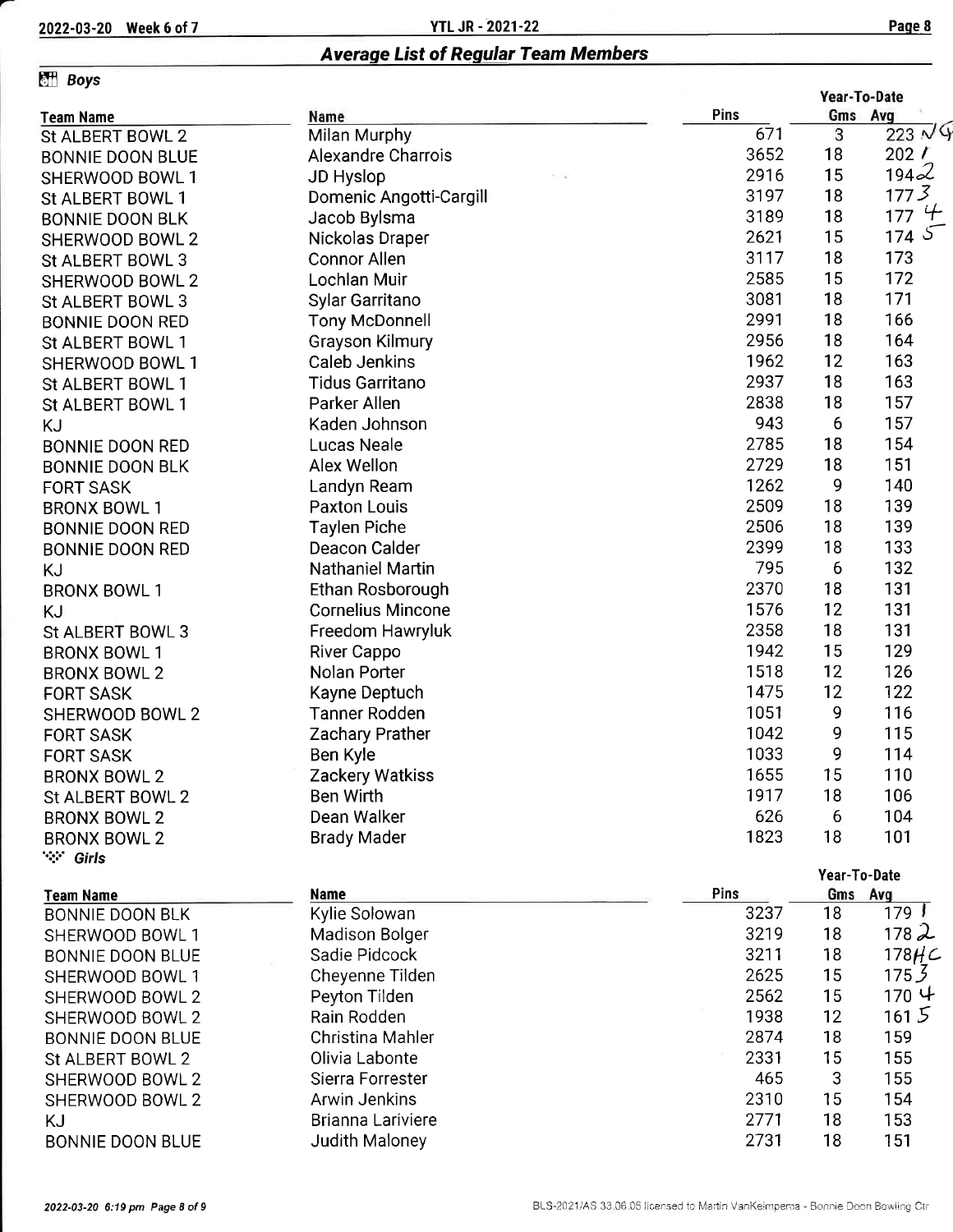2022-03-20 Week 6 of 7

|                        |                                                 |             | Year-To-Date |         |  |
|------------------------|-------------------------------------------------|-------------|--------------|---------|--|
| <b>Team Name</b>       | Name                                            | <b>Pins</b> |              | Gms Avg |  |
| St ALBERT BOWL 3       | Sofia Carlson                                   | 2094        | 15           | 139     |  |
| St ALBERT BOWL 2       | River Kidd                                      | 2480        | 18           | 137     |  |
| <b>BRONX BOWL 1</b>    | Celine Kootenay                                 | 2009        | 15           | 133     |  |
| <b>BONNIE DOON BLK</b> | Anita Mahler                                    | 2410        | 18           | 133     |  |
| KJ                     | <b>Willow Hauk</b><br>$\mathcal{F}=\mathcal{F}$ | 2405        | 18           | 133     |  |
| ΚJ                     | Daye-Lynne Cail                                 | 1485        | 12           | 123     |  |
| <b>FORT SASK</b>       | <b>Brooke Wilson</b>                            | 1081        | 9            | 120     |  |
| <b>FORT SASK</b>       | Isla Lambert                                    | 1438        | 12           | 119     |  |
| <b>FORT SASK</b>       | McKenna Prather                                 | 1349        | 12           | 112     |  |
| <b>BRONX BOWL 2</b>    | Oksana Baerg                                    | 1897        | 18           | 105     |  |